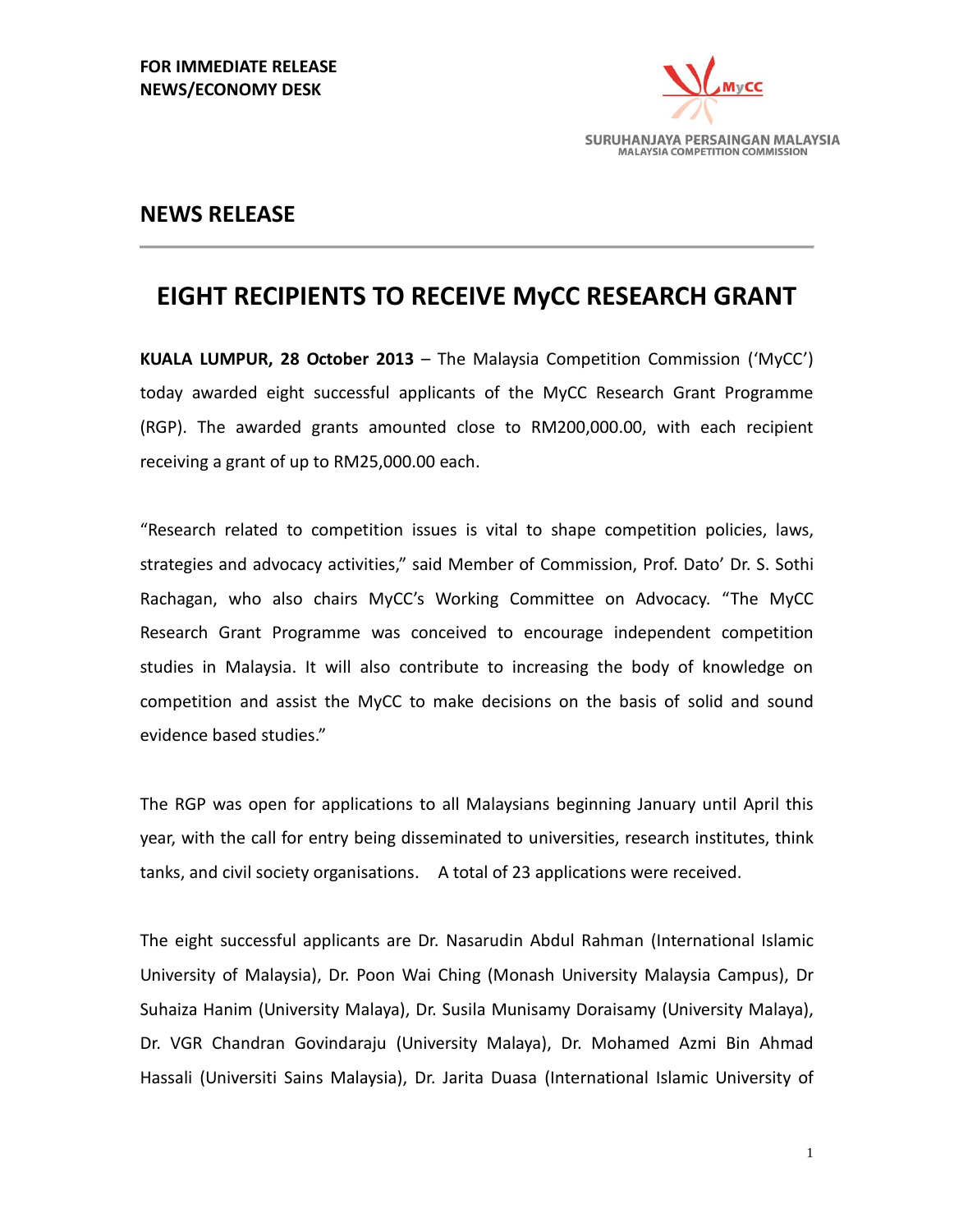

Malaysia), and Dr. Zukarnain Zakaria (Universiti Teknologi Malaysia).

The RGP Panel of Experts, who assisted in evaluating and selecting the successful grant applicants, are mostly from the academia and industry, as follows:

- 1. Dr. Larry Wong, Program Director, Technology, Innovation, Environment and Sustainability Institute of Strategic & International Studies
- 2. Prof Dr. Rajah Rasiah, University of Malaya Malaysian Centre of Regulatory Studies (UMCors)
- 3. Prof. Datin Ruhani Hj. Ali, Graduate School of Business, Universiti Sains Malaysia
- 4. Prof Dr. Fauzias Mat Nor, Graduate School of Business, Universiti Kebangsaan Malaysia
- 5. Dr. Poon Wai Ching, School of Business, Monash University of Malaysia
- 6. Puan Wan Khatina Nawawi, Director, Khazanah Research & Investment Strategy (KRIS)
- 7. Professor Dr. Lai Yew Wah, Adjunct Professor, Faculty of Business and Finance, Universiti Tunku Abdul Rahman

The objectives of the RGP are to:

• Fund research on competition issues in the MyCC Strategic Research Areas;

• Use the findings of the research to develop informed and evidence based competition policies, laws, guidelines, codes of practice and design competition advocacy activities;

• Enable the dissemination (nationally and internationally), of academic as well as popular articles and publications on competition issues and practices of specific relevance to the Malaysian economy; and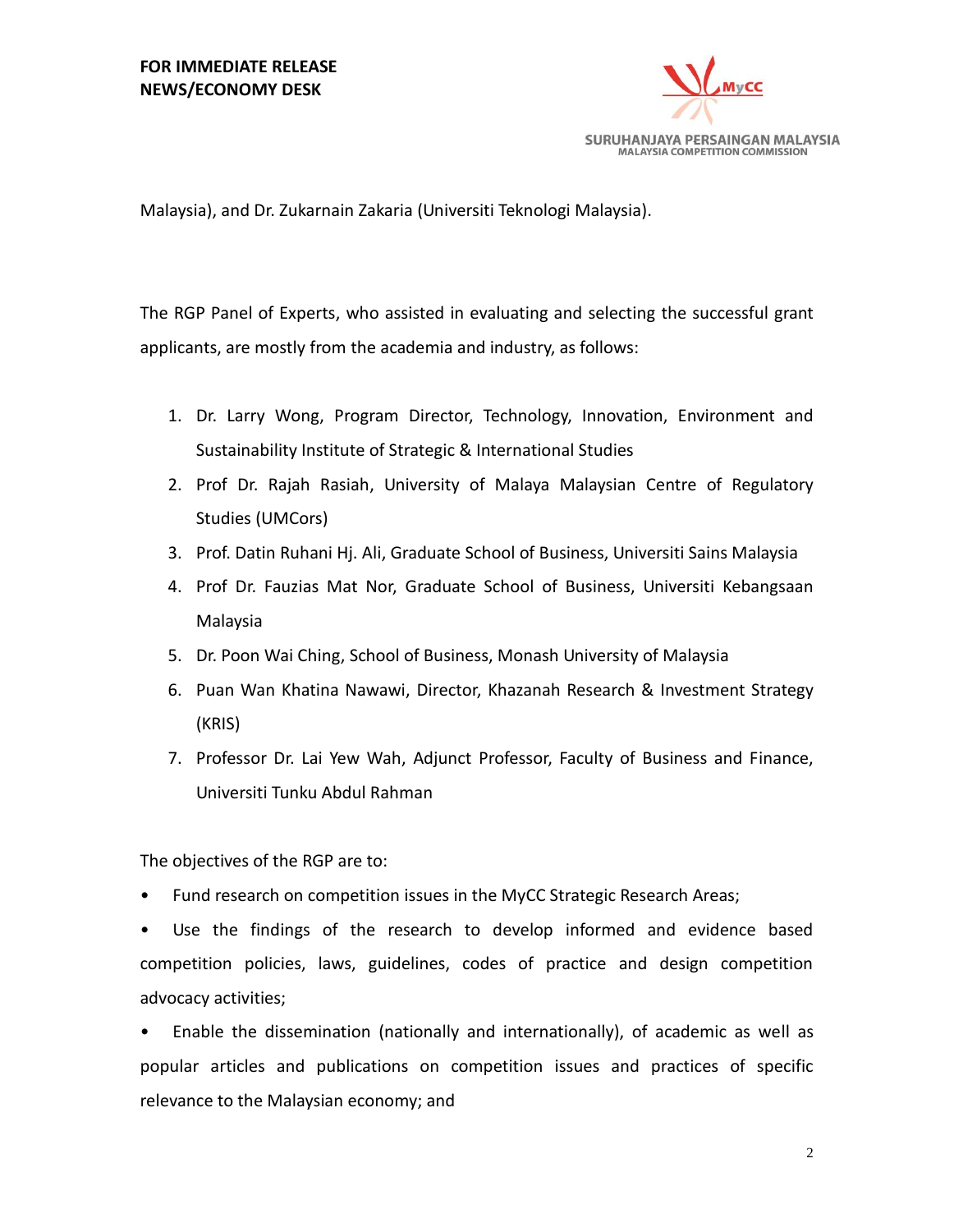

• Provide an opportunity for academics and civil society to participate and contribute ideas and knowledge to the promotion and development of competition policy making. The RGP is part of the MyCC's continuous advocacy programmes, spearheaded by its Working Committee on Advocacy. The MyCC aims for the RGP-funded research studies to provide a clearer picture of the competitiveness of enterprises in the Malaysian economy. Plans to open applications for the MyCC RGP next year are in the pipeline.

---end---

## **EDITOR'S NOTES:**

The RGP funds market surveys, case studies and research on the anti-competitive and pro-competitive economic climate, laws and practices in Malaysia relating to the following priority sectors and stakeholders:

i. Food production, import and distribution;

ii. Transport such as taxies, buses, mass rapid transit, railways, air travel, hauliers and shipping;

iii. Healthcare Institutions, including the pharmaceutical industry;

- iv. Professional services;
- v. Housing developers; and
- vi. Financial institutions;

Further information on the RGP and the MyCC can be obtained from the MyCC website at www.mycc.com.my.

For media enquiries, please contact: Rowena Wong, Tel +603 2273 2277 (ext 111), Email: [rowena@mycc.gov.my](mailto:rowena@mycc.gov.my) Anis Syafiga, Tel +603 2273 2277 (ext 217), Email: [anis@mycc.gov.my](mailto:anis@mycc.gov.my) Corporate Communication Unit Malaysia Competition Commission